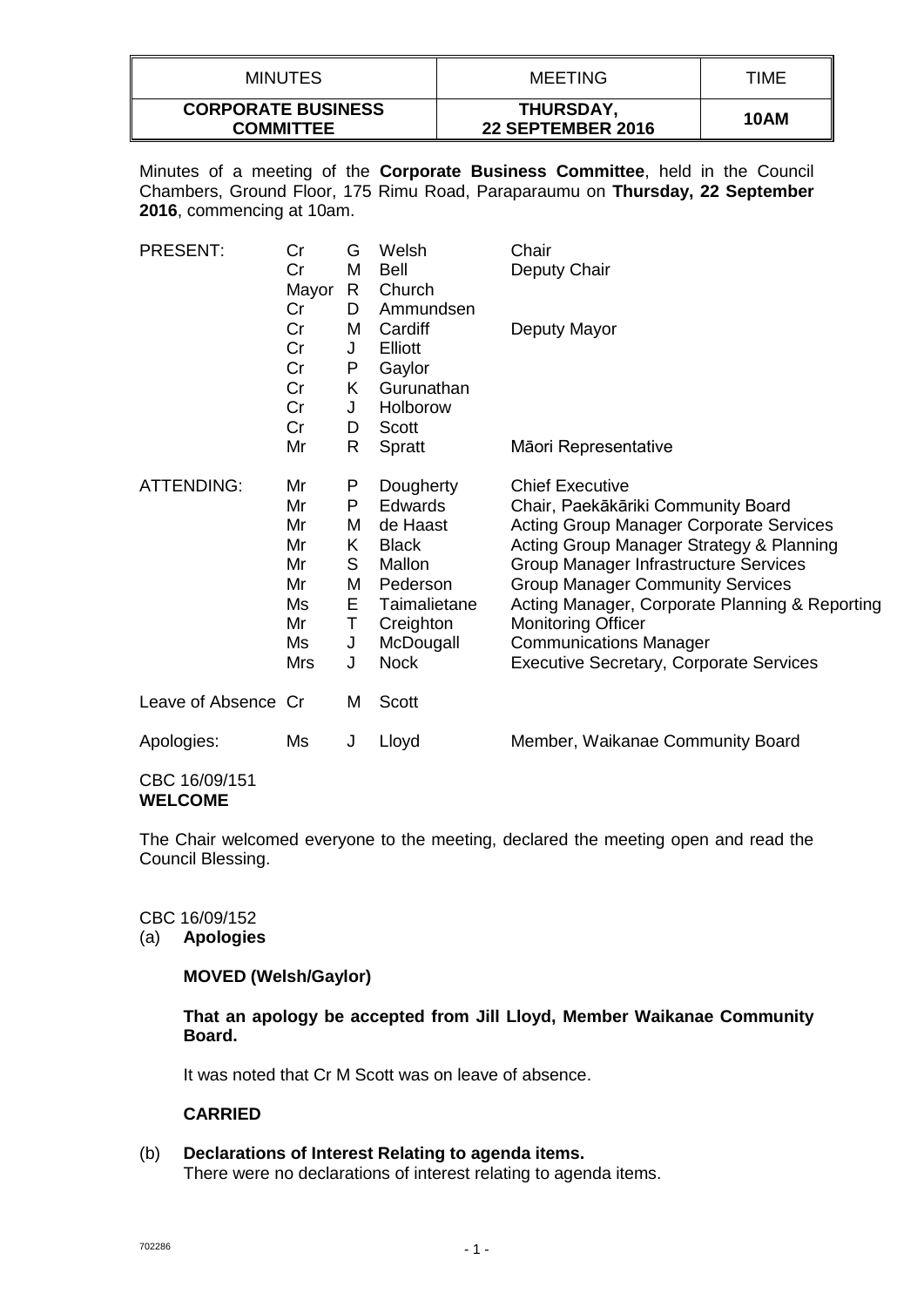| <b>MINUTES</b>                                | <b>MEETING</b>                        | TIME |
|-----------------------------------------------|---------------------------------------|------|
| <b>CORPORATE BUSINESS</b><br><b>COMMITTEE</b> | THURSDAY,<br><b>22 SEPTEMBER 2016</b> | 10AM |

#### CBC 16/09/153 **PUBLIC SPEAKING TIME**

Trevor Daniell

Mr Daniell, on behalf of Greypower, commented on the draft Annual Report (paper was tabled).

### CBC 16/09/154 **MEMBERS' BUSINESS**

(a) Public Speaking Time Responses.

Mr Daniell's questions would be responded to through the Official Information Request process to enable due diligence. The response would also be forwarded to Members for their information.

### *Cr Bell arrived at 10.08am.*

- (b) Leave of Absence There was no leave of absence.
- (c) Matters of an Urgent Nature. There were no matters of an urgent nature.

### CBC 16/09/155 **DRAFT ANNUAL REPORT TO 30 JUNE 2016 (SP-16-1997)**

Terry Creighton, Monitoring Officer, Emily Taimalietane, Manager, Corporate Planning & Reporting and Mark de Haast, Acting Group Manager Corporate Services gave a presentation showing a brief summary of the draft Annual Report.

Staff responded to Members' questions.

#### **MOVED (Welsh/Elliott)**

**That the Corporate Business Committee considers the draft Annual Report 2015/16 (see Appendix 1) and recommends, subject to any final changes from audit, the Annual Report be adopted by Council on 29 September 2016.** 

**That the Corporate Business Committee delegates to the Mayor, Chair of Corporate Business Committee and Chief Executive the authority to approve minor editorial changes to the material contained in Appendix 1 to this report SP-16-1997 prior to its being submitted to the Council for adoption on 29 September 2016.**

#### **CARRIED**

The Chair thanked all staff involved in this report.

#### CBC 16/09/156

**Audit & Risk Subcommittee Minutes: 18 August 2016 – for information** The minutes were noted.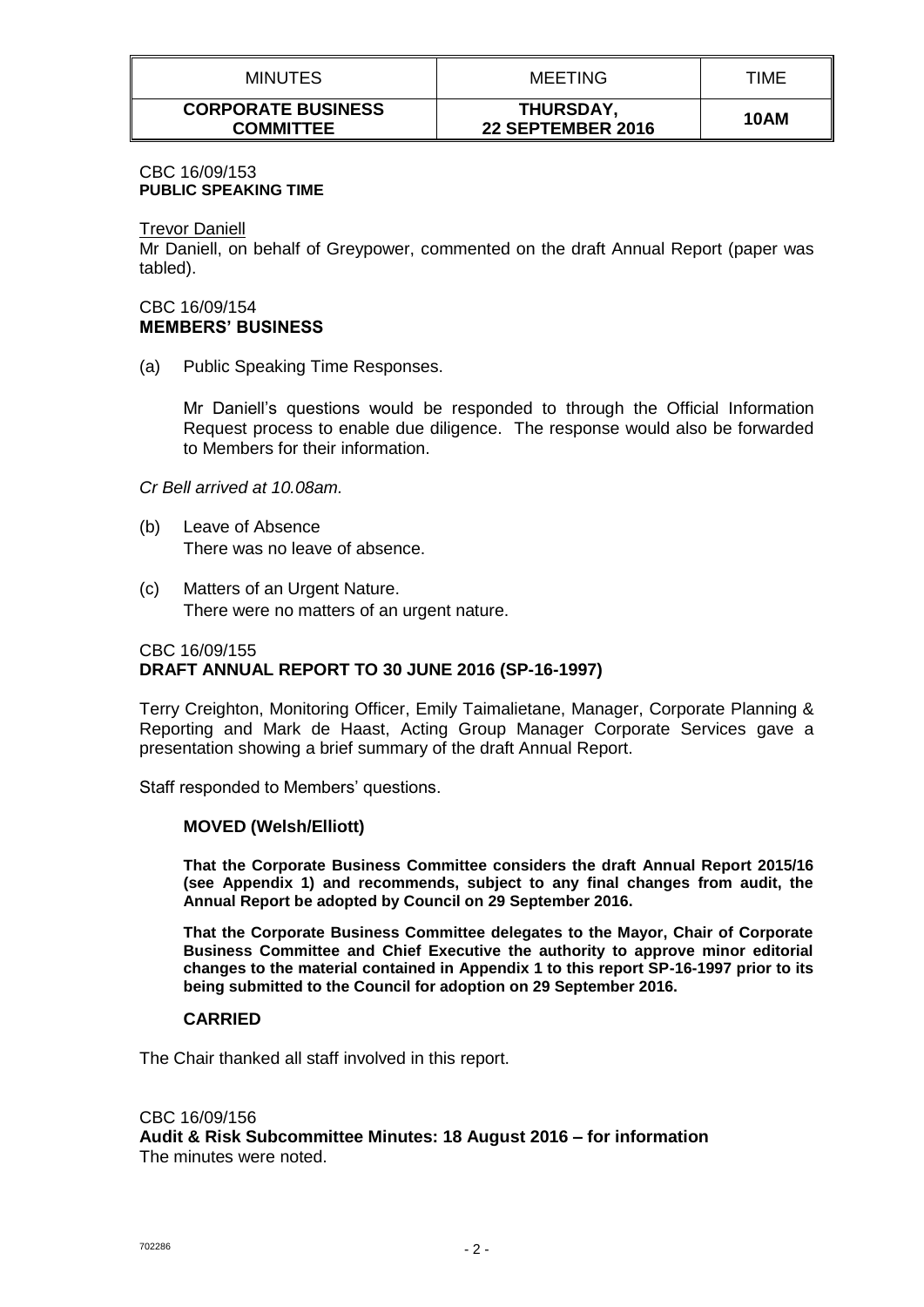| <b>MINUTES</b>                                | <b>MEETING</b>                       | TIME |
|-----------------------------------------------|--------------------------------------|------|
| <b>CORPORATE BUSINESS</b><br><b>COMMITTEE</b> | <b>THURSDAY</b><br>22 SEPTEMBER 2016 | 10AM |

CBC 16/09/157 **CONFIRMATION OF MINUTES: 11 August 2016**

**MOVED (Bell/D Scott)**

**That the minutes of the Corporate Business Committee meeting held on 11 August 2016 be adopted as a true and correct record.**

**CARRIED**

**MOVED (Bell/Ammundsen)**

**That the Corporate Business Committee move into a Public Excluded meeting:**

**PUBLIC EXCLUDED RESOLUTION**

**That, pursuant to Section 48 of the Local Government Official Information and Meetings Act 1987, the public (with the exception of Community Board delegates) now be excluded from the meeting for the reasons given below, while the following matters are considered:**

- **Otaki Beach Stormwater Upgrade (IS-16-2004)**
- **Confirmation of Public Excluded Minutes – 11 August 2016**

**The general subject of each matter to be considered, while the public are excluded, the reason for passing this resolution in relation to each matter, and the specific grounds under Section 48(1) of the Local Government Official Information and Meetings Act 1987, for the passing of this resolution are as follows:**

| <b>General subject of</b>                                         | Reason for passing this                                                                                                                                                                                                                                                                                                                                                                                                                                                | <b>Grounds under Section</b>                                                                                                                                                                                                                   |
|-------------------------------------------------------------------|------------------------------------------------------------------------------------------------------------------------------------------------------------------------------------------------------------------------------------------------------------------------------------------------------------------------------------------------------------------------------------------------------------------------------------------------------------------------|------------------------------------------------------------------------------------------------------------------------------------------------------------------------------------------------------------------------------------------------|
| each matter to be                                                 | resolution in relation to                                                                                                                                                                                                                                                                                                                                                                                                                                              | 48(1) for the passing of                                                                                                                                                                                                                       |
| considered                                                        | each matter                                                                                                                                                                                                                                                                                                                                                                                                                                                            | this resolution                                                                                                                                                                                                                                |
| <b>Otaki Beach</b><br><b>Stormwater Upgrade</b><br>$(IS-16-2004)$ | Section $7(2)(b)(ii)$ —to protect<br>information where the making<br>available of the information<br>would be likely unreasonably<br>to prejudice the commercial<br>position of the person who<br>supplied or who is the subject<br>of the information.<br>Section $7(2)(i)$ – to enable<br>any local authority holding<br>the information to carry on,<br>without prejudice or<br>disadvantage, negotiations<br>(including commercial and<br>industrial negotiations) | $48(1)(a)$ : That the public<br>conduct of the whole or<br>the relevant part of the<br>proceedings of the<br>meeting would be likely<br>to result in the disclosure<br>of information for which<br>good reason for<br>withholding would exist. |